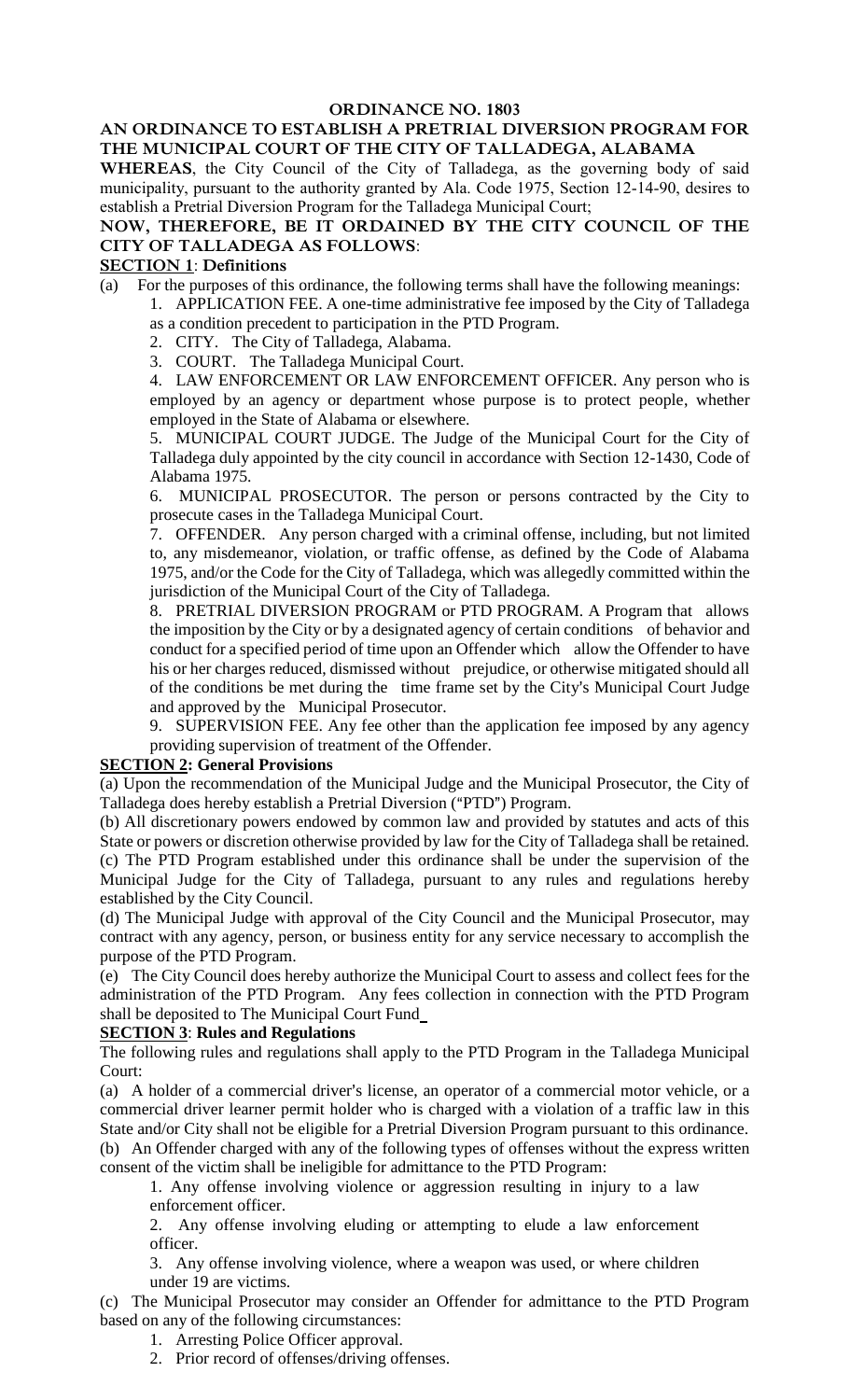3. Assistance provided to law enforcement.

4. Admission of guilt or remorse.

5. Negative result on a current drug test for the use of controlled substances.

6. Offender's demeanor from time of arrest and up to consideration of his/her application for the deferred prosecution program.

7. A determination that the welfare and safety of the citizens of the City and the State of Alabama and the rehabilitation of the Offender will probably be accomplished through the Program.

8. The Offender appears to pose no substantial threat to the safety and well-being of the community.

9. It appears the Offender is not likely to be involved in further criminal activity if

the Offender complies with all conditions imposed pursuant to the Program.

10. The Offender will likely respond to rehabilitative treatment or counseling.

11. The need for restitution for the victim from the Offender outweighs the interests of the State and City for incarceration of the Offender.

(d) The Municipal Prosecutor may waive any of the standards specified in subsection (c) if special circumstances dictate.

(e) Such additional rules and terms necessary for the implementation of the PTD Program as established by the Municipal Judge acting in consultation with the Municipal Prosecutor.

### **SECTION 4**: **Application Process**

(a) Any Offender may apply to the Talladega Municipal Court for admission into the PTD Program.

(b) Upon written application by an Offender for admission into the PTD Program, and prior to admission thereto and as a part of the evaluation process of the Municipal Prosecutor, the Municipal Prosecutor may require the Offender to furnish information concerning past criminal history, education history, work record, family history, medical or psychiatric treatment or care prescribed or received, psychological tests taken, and any other information concerning the Offender which the Municipal Prosecutor believes has a bearing on the decision whether or not the Offender should be admitted to the Program.

(c) The Municipal Prosecutor may require the Offender to submit to any type of test or evaluation process or interview the Municipal Prosecutor deems appropriate in evaluating the Offender for admittance into the Program. The costs of any test or evaluation shall be paid by the Offender or as otherwise agreed to or provided for by this Ordinance. The Offender shall provide the Municipal Prosecutor written consent to allow the Municipal Prosecutor to receive any educational, work, medical, psychiatric, psychological, or other records deemed necessary by the Municipal Prosecutor for the evaluation process.

(d) Following the decision of the Municipal Prosecutor to recommend the Offender into the PTD Program, but prior to entry, the Municipal Prosecutor and the Offender shall enter into a written agreement stating the conditions of the participation of the Offender in the Program. The agreement shall include, but not be limited to, all of the following:

1. A voluntary waiver of the right of the Offender to a speedy trial.

2. An agreement to the tolling, while in the Program, of periods of limitation established by statues or rules of court.

3. An agreement to the conditions of the Program established by the Municipal Prosecutor.

4. If there is a victim of the charged crime, an agreement to the restitution repayment within a specified period of time and in an amount to be determined by the Municipal Prosecutor taking into account financial circumstances of the Offender and the victim.

5. Submission of a written plea of guilty to the offense charged or agreed upon lesser included offenses, together with an agreement as to whether the case is to be dismissed upon successful completion of the Program, and an agreement, if there be any, as to the recommended sentence should a sentence be imposed.

(e) In addition to those requirements set forth in subsection (d), or as a condition of continued participation in the Program, the Municipal Prosecutor may require the Offender to agree to any of the following terms or conditions:

1. To participate in substance abuse treatment.

2. To refrain from the use of drugs or alcohol or frequenting places where

drugs or alcohol are sold or used.

3. Not commit any criminal offense.

4. To refrain from contact with certain named persons or premises.

5. To maintain or seek employment.

6. Not violate any laws of any city, county, state, or the United States.

7. To attend individual, group, financial, chemical addiction, family, mental health, sex Offender, traffic safety, substance abuse, truancy, shoplifting, alcohol, financial management, employment, or anger management counseling.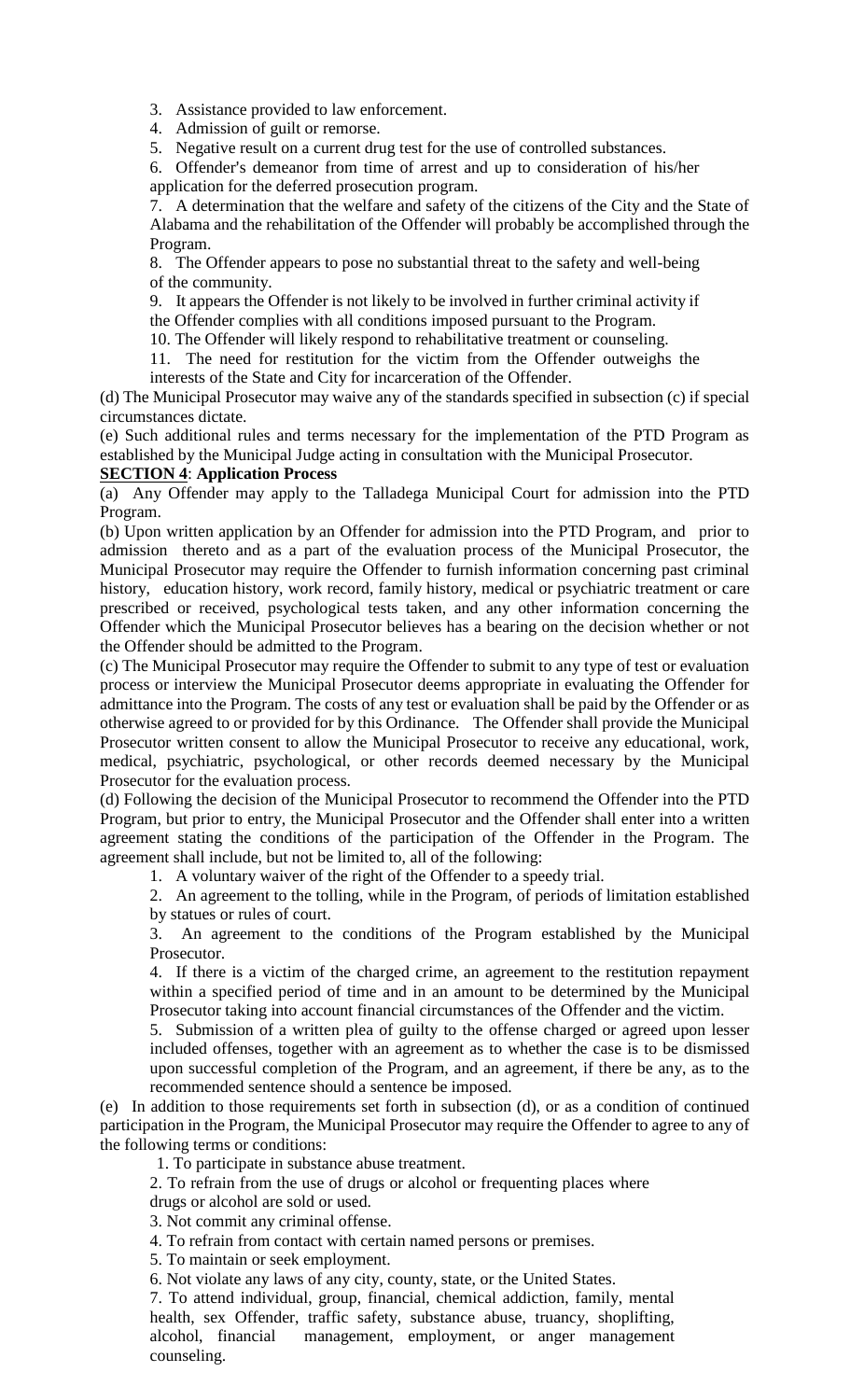8. To pay all court costs, fees, fines, and obey any other lawful court order associated with the offense or offenses for which the Offender has entered the Program.

9. To refrain from the possession or use of any deadly weapon or dangerous instrument as defined in Section 13A-1-2, Code of Alabama 1975.

10. To pay supervision fees and application fees pursuant to this ordinance. Supervision shall be monitored through the Municipal Court Office.

11. To observe curfews or home detention or travel constraints as set out in the agreement signed by the Offender.

12. To be admitted to a drug or alcohol treatment Program on an inpatient or outpatient basis or receive other treatment alternatives for substance abuse.

13. To submit to periodic or random drug testing as part of the Program and other terms and conditions related to substance abuse as the Municipal Prosecutor may direct.

14. To waive in writing the right of the Offender to a probation hearing in the event of termination or withdrawal from the Program.

15. To perform community service.

16. To perform and/or satisfy any other terms or conditions as the Municipal Prosecutor and the Offender may agree to in the above-stated agreement; it being the purpose of this ordinance to allow the Municipal Prosecutor broad discretion in designing a Program specifically for each Offender and his or her particular circumstances.

17. When applicable, Offender to be required to pay supervision fees to the agency or entity responsible for monitoring and verifying the compliance of the Offender with the terms of the Program set forth by the Municipal Prosecutor. The fees shall be paid by the Offender to the supervising entity in a timely manner.

(f) An Offender may be assessed a nonrefundable application fee when the Offender is approved for the PTD Program. The amount of the assessment for participation in the Program shall be in addition to any court costs, fines, fees, and assessments for the Crime Victim's Compensation Fund, Department of Forensic Sciences assessments, drug, alcohol, or anger management treatment required by law, and any costs of supervision, treatment, and restitution for which the Offender may be responsible. A schedule of payments for any of these fees may be established by the Municipal Prosecutor and approved by the Municipal Judge.

(g) The following application fee shall be applied to Offenders accepted into the Program:

1. Class A Misdemeanor offenses and Driving under the Influence: One Thousand Dollars (\$1,000.00)

2. Class B and Class C Misdemeanors: Five Hundred Dollars (\$500.00)

3. Traffic offenses excluding DUI's: Three Hundred Dollars (\$300.00)

(h) The application fee which is a one-time administrative fee required by this act shall be paid in full in advance and shall be collected by the City of Talladega Municipal Court Clerk. All PTD Program application fees shall be deposited in a timely manner by the Municipal Court Clerk into the Municipal Court Fund. The Municipal Court Clerk shall make the deposits in a timely manner, pursuant to requirements established by law. The Municipal Court Fund shall be subject to regular audits by the State.

(i) Regardless of whether the Offender successfully completes the Program or withdraws from or is terminated from the Program, the Offender will still be liable for and required to pay any and all court costs, fines, fees, restitution, victim's compensation fund assessment, and any and all other fees and assessments, in the same manner as if the Offender had not applied for entry into the Program and had been found guilty of the offense or offenses involved. No court costs, fines, fees or restitution shall be waived or remitted, absent an express agreement to that effect between the Municipal Prosecutor and the Offender, without a finding by the Municipal Judge that the Offender does not have the reasonable ability to pay the same within the reasonably foreseeable future.

### **SECTION 5: Approval by Municipal Court Judge**

(a) Upon full compliance with the application procedure by Offender, the application, written recommendation of the Municipal Prosecutor, and the written agreement between the Municipal Prosecutor and the Offender shall be submitted to the Municipal Court Judge, presiding over the affected case of the Offender, for approval by the Municipal Court Judge.

(b) Upon admittance to the PTD Program by the Municipal Court Judge, the Offender shall enter a plea of guilty to the charge or charges involved and the Offender's case(s) shall be placed on an administrative docket until such time as the Offender has completed all of the requirements of the PTD Program agreement. Imposition of any sentence shall be deferred until such time as the Offender completes the PTD Program or is terminated from the Program.

(c) If the Offender's application for participation in the PTD Program is not approved by the Municipal Court, any money paid by the Offender in satisfaction of the application fee shall be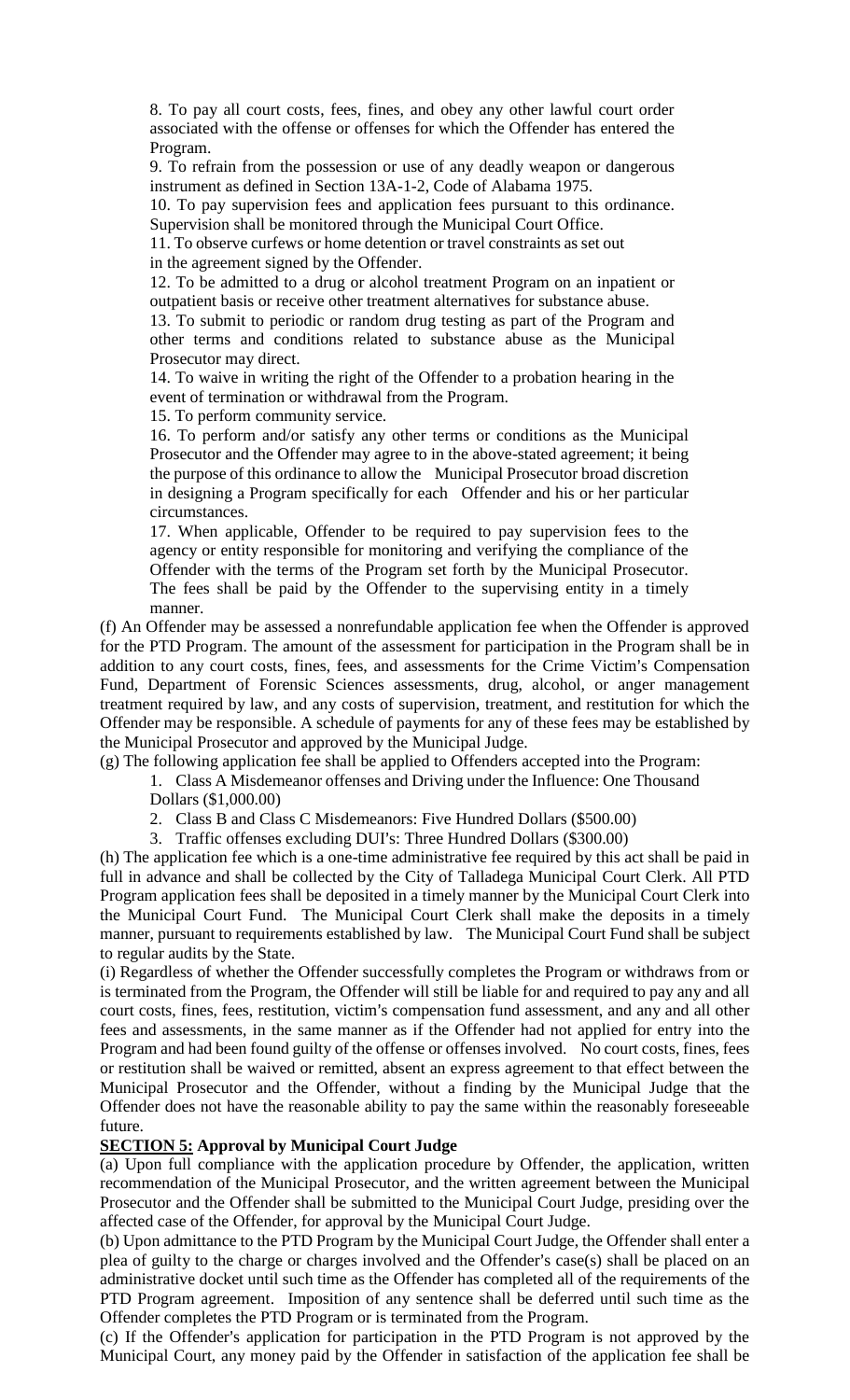refunded to the Offender after deducting therefrom any actual expenses incurred by the Municipal Prosecutor or any agency or service provider in furtherance of the application and evaluation process.

(d) Upon approval of the agreement, admittance of the Offender in to the PTD Program and acceptance of the Offender's guilty plea, the imposition of any sentence shall be deferred until such time as the Offender completes the terms of the PTD agreement, withdraws from the PTD Program, or is terminated from the PTD Program.

(e) In the event the Offender withdraws or is terminated from the Program, the Municipal Court Judge shall impose appropriate punishment in the same manner as with any plea of guilty or finding of guilty and shall not be bound by the terms of agreement as to what punishment to impose. The application fee is nonrefundable.

(f) Upon successful completion of the Program and all terms thereof by the Offender, the Municipal Prosecutor shall by written notification to the Municipal Court Judge inform the Municipal Court that the Offender has completed the PTD Program. Upon receipt of said notice, the Municipal Court Judge shall dismiss the case pursuant to the rules and regulations established by this Ordinance.

## **SECTION 6**: **Breach of PTD Program Agreement**

(a) After any violation of any PTD Program terms or conditions or upon any breach of any PTD Program agreement by the Offender, the Municipal Prosecutor, upon order of the Municipal Court Judge, may do any of the following:

1. Continue the agreement with or without modification;

2. Terminate the Offender from the PTD Program; or,

3. Require the Offender to adopt a new agreement as a condition of continued participation.

(b) The Municipal Prosecutor, with the written consent of the Municipal Judge, may waive a violation for good cause shown as to why the Offender should stay in the Program.

# **SECTION 7**

The provisions of this Ordinance are severable. If any part of this act is declared invalid or unconstitutional, that declaration shall not affect the part which remains.

### **SECTION 8**

All laws or parts of laws which conflict with this Ordinance are repealed.

## **SECTION 9**

This Ordinance shall take effect from and after the date of its adoption and publication as provided by law.

**ADOPTED**, on this the  $5<sup>th</sup>$  day of October, 2015.

Council President Ricky Simpson

Councilman Donnie Miller

Councilman Horace Patterson

Councilman Jarvis Elston

City Manager Patrick Bryant

Attested: Elizabeth Cheeks, City Clerk